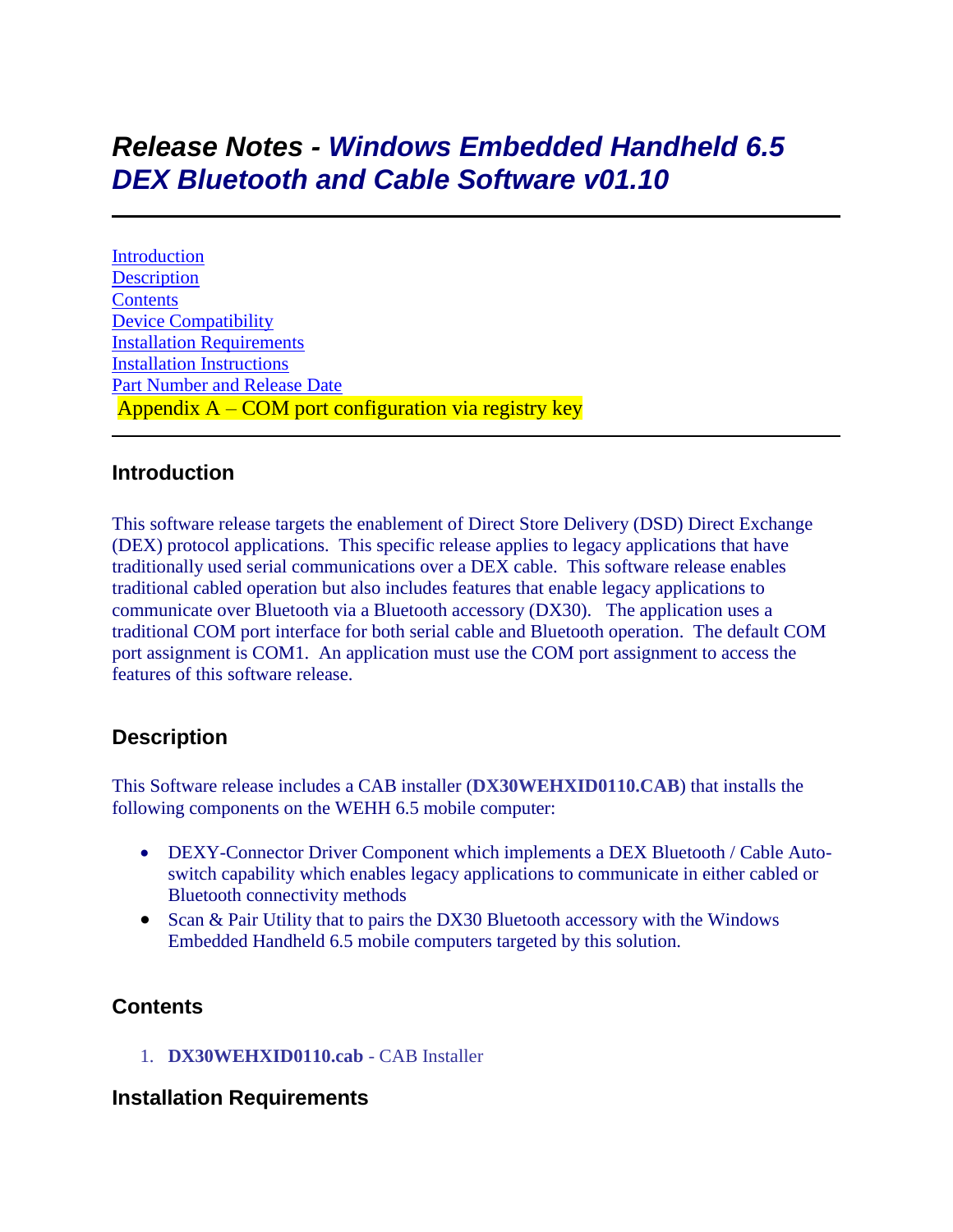This software is compatible with the operating system versions listed below for each targeted device. <**Himanshu, how much memory is required to support the installation?**> There are no other special installation requirements.

| <b>Device</b> | <b>Operating System</b>                            |
|---------------|----------------------------------------------------|
| <b>MC45</b>   | Windows Embedded Handheld 29102.5.3.12.13 or later |
| MC65          | Windows Embedded Handheld 29256.5.3.12.30 or later |
| MC67 NA, ND   | Windows Embedded Handheld 29256.5.3.12.40 or later |
| MC95          | Windows Embedded Handheld 29217.5.3.12.26 or later |

### **Installation Instructions**

These installation instructions are for manual installation of the **DX30WEHXID0110.**CAB file. Device management platforms can use their standard methods for installing cab files. The manual instructions are:

- Load the **DX30WEHXID0110.**CAB into the **Application** folder of the mobile computer device.
- Use the File Explorer function to access the **Application** folder and click on the **DX30WEHXID0110.CAB** file to install the included components.
- Choose the **DEVICE** radio button as the install location
- The driver component will be installed as well as the DEX Scan & Pair application o The driver component is embedded and is not accessible from the user interface
- After the installation, the **DEX Scan & Pair** application is accessed from the **Desktop** 
	- screen by clicking on the **Windows** button and then **Settings>System**
		- o The DEX Scan & Pair application icon will be visible (blue DX30 icon).

The default COM port assignment following the installation is COM1. There is a registry file provided that allows changing the default COM port. However if your existing application has reserved COM1 for a purpose, this DEX software provides user with flexibility to choose different COM port. See Appendix A. The mobile must be **Cold Booted** following any registry file editing for the changes to be effected.

If an application or the user **Clean Boots** the device, this CAB file has to be re-installed and any registry changes if changed shall be applied again. **Cold Boots** will not affect the prior installation.

# **Device Compatibility**

This CAB file has been validated on devices listed below in the Device Compatibility section The Microsoft build versions listed apply to the English version of the Windows Embedded Handheld 6.5 operating system.

This software release has been approved for installation on the following devices.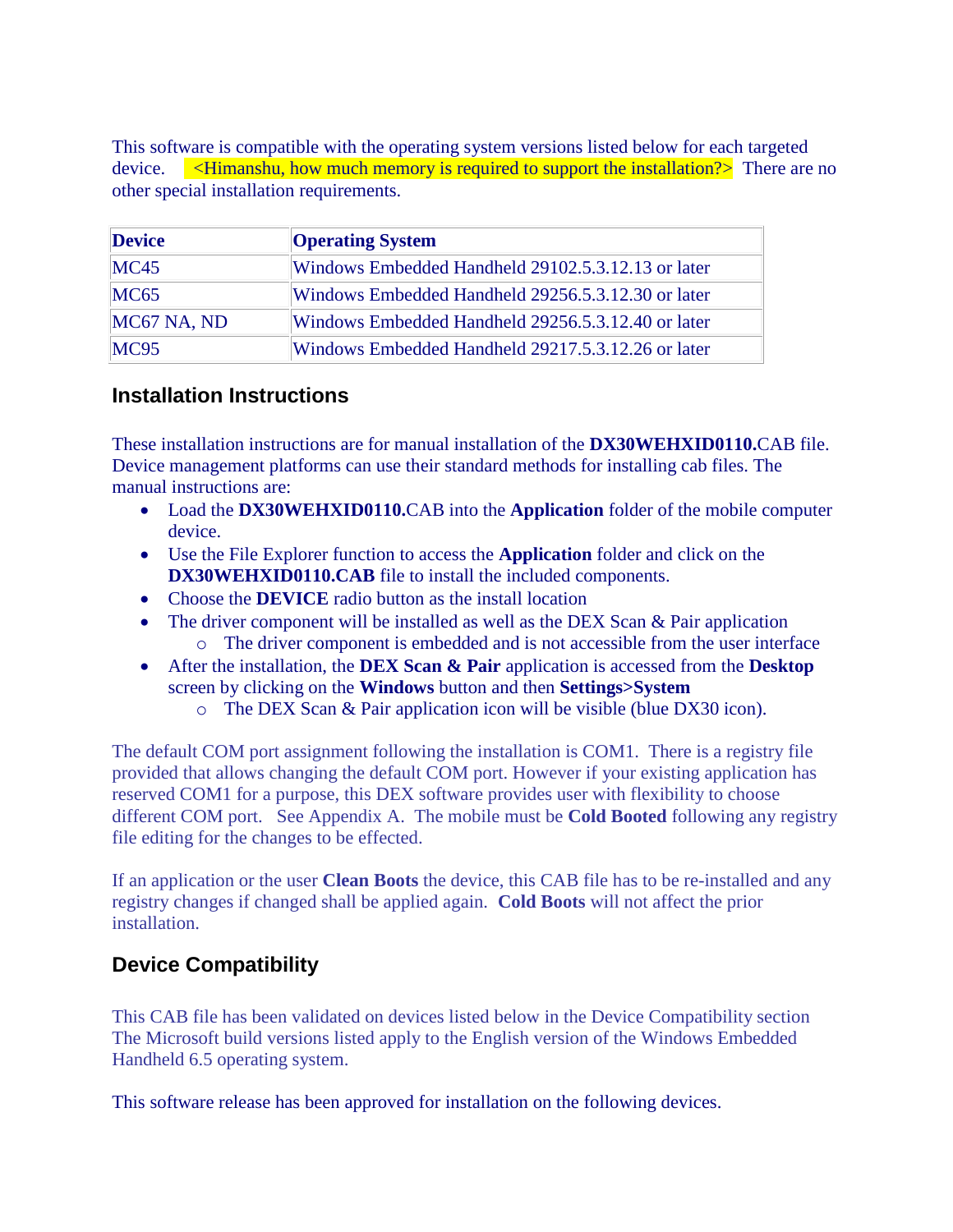| <b>Device</b> | <b>Operating System Build (or later)</b>            | <b>OEM Version or Later</b> |
|---------------|-----------------------------------------------------|-----------------------------|
| MC45          | <b>Windows Embedded Handheld</b><br>29102.5.3.12.13 | <himanshu></himanshu>       |
| MC65          | Windows Embedded Handheld<br>29256.5.3.12.30        | 04.47.0002                  |
| MC67 NA, ND   | <b>Windows Embedded Handheld</b><br>29256.5.3.12.40 | 04.56.13                    |
| MC95          | <b>Windows Embedded Handheld</b><br>29217.5.3.12.26 | $\le$ Himanshu $>$          |

The software enables the mobile computers listed above to interoperate with the DX30 Bluetooth accessory installed with firmware version 1.00 or later.

# **Part Number and Release Date**

### Part Number: DX30WEHXID0110.cab

Release Date: June 27, 2016

# **Appendix A – COM Port Configuration via Registry Key**

### **DX30WEHXID0110.cab Configuration**

Herein remaining part of this document **"***DX30WEHXID0110.cab***"** will be referred as "*DEX driver*".

### **Changing the default COM port assignment**

As the default configuration the DEX driver uses COM1 as the application interface to serial and Bluetooth communication. Applications must use the COM port assignment in order to exercise the DEX driver capabilities. If an existing application is already using COM1 or if the legacy DSD/DEX application is required to use a COM port other than COM1 then a registry key has been provided to allow shifting the COM port from COM1 to another COM port as long as it is in the lost of available COM ports for that device. The list available COM ports is provided below.

#### **List of COM ports available for each device are:**

| Product | <b>Reserved COM Ports</b> |
|---------|---------------------------|
| MC45    | COM1, COM2, COM3, COM6    |